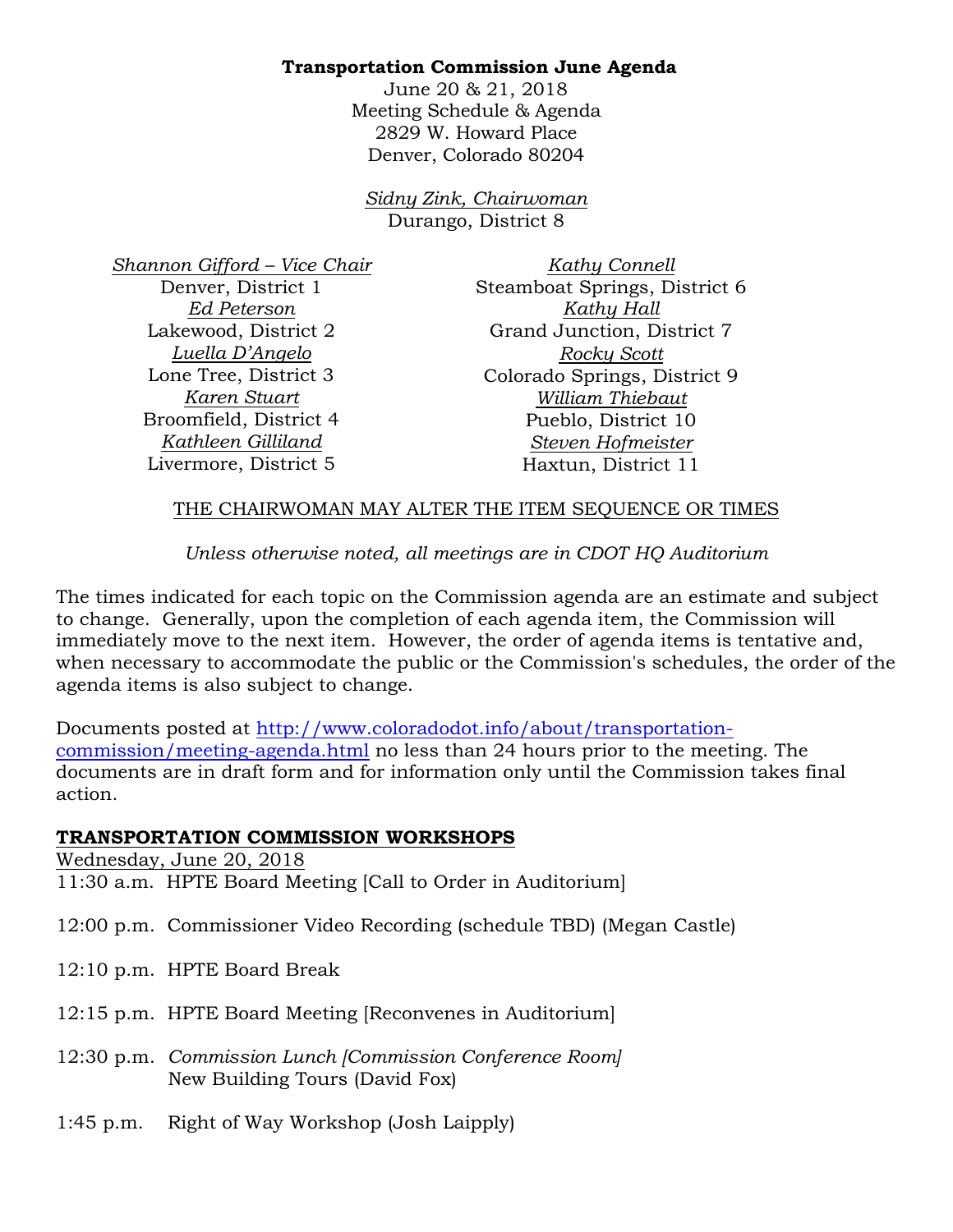- 2:15 p.m. State Freight Passenger Rail Plan (David Krutsinger)
- 2:30 p.m. Asset Management FY2021-22 Planning Budgets (Deb Perkins-Smith and Toby Manthey)
- 2:45 p.m. BUILD Discretionary Grants (Deb Perkins-Smith)
- 3:15 p.m. SB1 and Other Funding Updates (Herman Stockinger)
- 3:45 p.m. Transit Ballot Projects (David Krutsinger)
- 4:15 p.m. Multi Objective Decision Analysis Methodology and the National Highway Freight Program (Deb Perkins-Smith)
- 4:30 p.m. Tech Committee (Amy Ford and Peter Kozinski)
- 5:30 p.m. Adjournment

#### **TRANSPORTATION COMMISSION MEETING**

- Thursday, June 21, 2018
- 8:00 a.m. Breakfast Meeting [Room 262]
- 9:30 a.m. 1. Call to Order, Roll Call
- 9:35 a.m. 2. Audience Participation; Subject Limit: 10 minutes; Time Limit: 3 minutes
- 9:40 a.m. 3. Comments of Individual Commissioners
- 9:50 a.m. 4. Executive Director's Report (Michael P. Lewis)
- 9:55 a.m. 5. Chief Engineer's Report (Josh Laipply)
- 10:00 a.m. 6. HPTE Director's Report (David Spector)
- 10:05 a.m. 7. FHWA Division Administrator Report (John Cater)
- 10:10 a.m. 8. STAC Report (Vincent Rogalski)
- 10:15 a.m. 9. New HQ Update (David Fox)
- 10:20 a.m. 10. Act on Consent Agenda
	- a) Resolution to Approve the Regular Meeting Minutes of May 17, 2018 (Herman Stockinger)
	- b) Resolution to Approve the 2018 Legislative Memorial Designations (Andy Karsian)

10:25 a.m. 11. Discuss and Act on I-25 "The Gap" Project Initial Funding (Josh Laipply)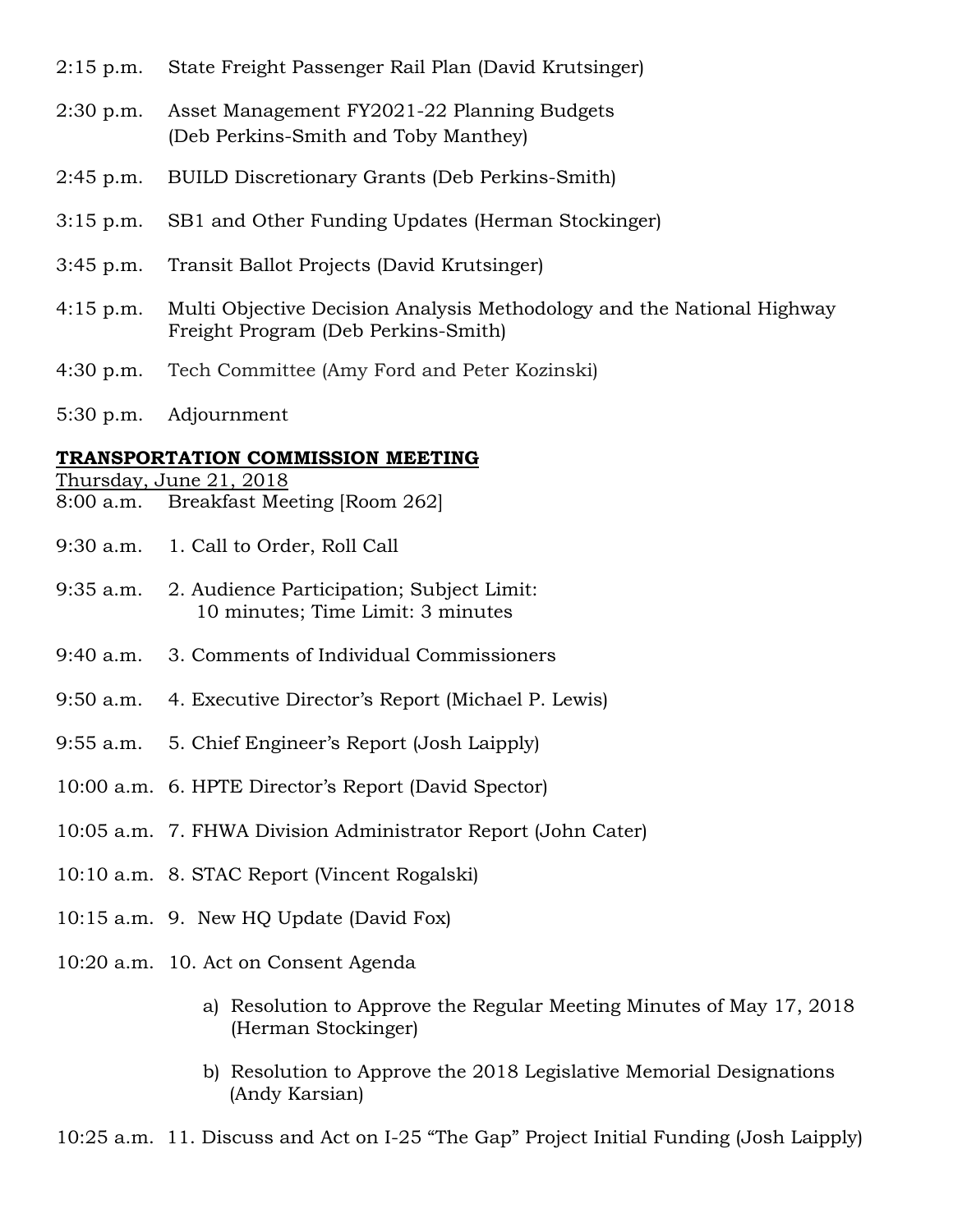- 10:30 a.m. 12. Discuss and Act on the Adoption of the FY 2019-2022 Statewide Transportation Improvement Program (STIP) (Jeff Sudmeier)
- 10:35 a.m. 13. Discuss and Act on the 12th Budget Supplement of FY 2018 (Jeff Sudmeier)
- 10:40 a.m. 14. Discuss and Act on ROW Acquisition Authorization Requests (Josh Laipply)
- 10:45 a.m. 15. Discuss and Act on ROW Condemnation Authorization Requests (Josh Laipply)
- 10:50 a.m. 16. Discuss and Act on BUILD Discretionary Grants Proposal
- 10:55 a.m. 17. Discuss and Act on State Infrastructure Bank Rate (Jeff Sudmeier)–NEW ITEM
- 11:00 a.m. 18. Recognitions Environmental Awards

### **Project Category**

I-70 West Vail Pass Basin Martha Miller, CDOT Program Engineer; Karen Berdoulay, CDOT RE; Jacob Rivera, CDOT Design Project Manager; Mike Gooslby, Marc Quintana & Randy McIntosh, CDOT R3 Maintenance; Sara Richardson, Parsons Designer; Devin Ray, HDR Construction Project Engineer; Richard Darley, HDR Construction Inspector; Bart Ewing, Ewing Construction

#### **Maintenance Category**

Hydraulic Pressure Valve Release Mark Slayton

**Process Improvement Category**

Dolores River Bridge Replacement Tony Cady Lisa Schoch

## **Special Contributor Category**

Andy Stecklein Various Water Quality and Erosion Control Activities

## **Additional Recognitions**

11:05 a.m. 19. Other Matters – Nomination of Chair, Vice-Chair and Secretary

11:10 a.m. 20. Adjournment